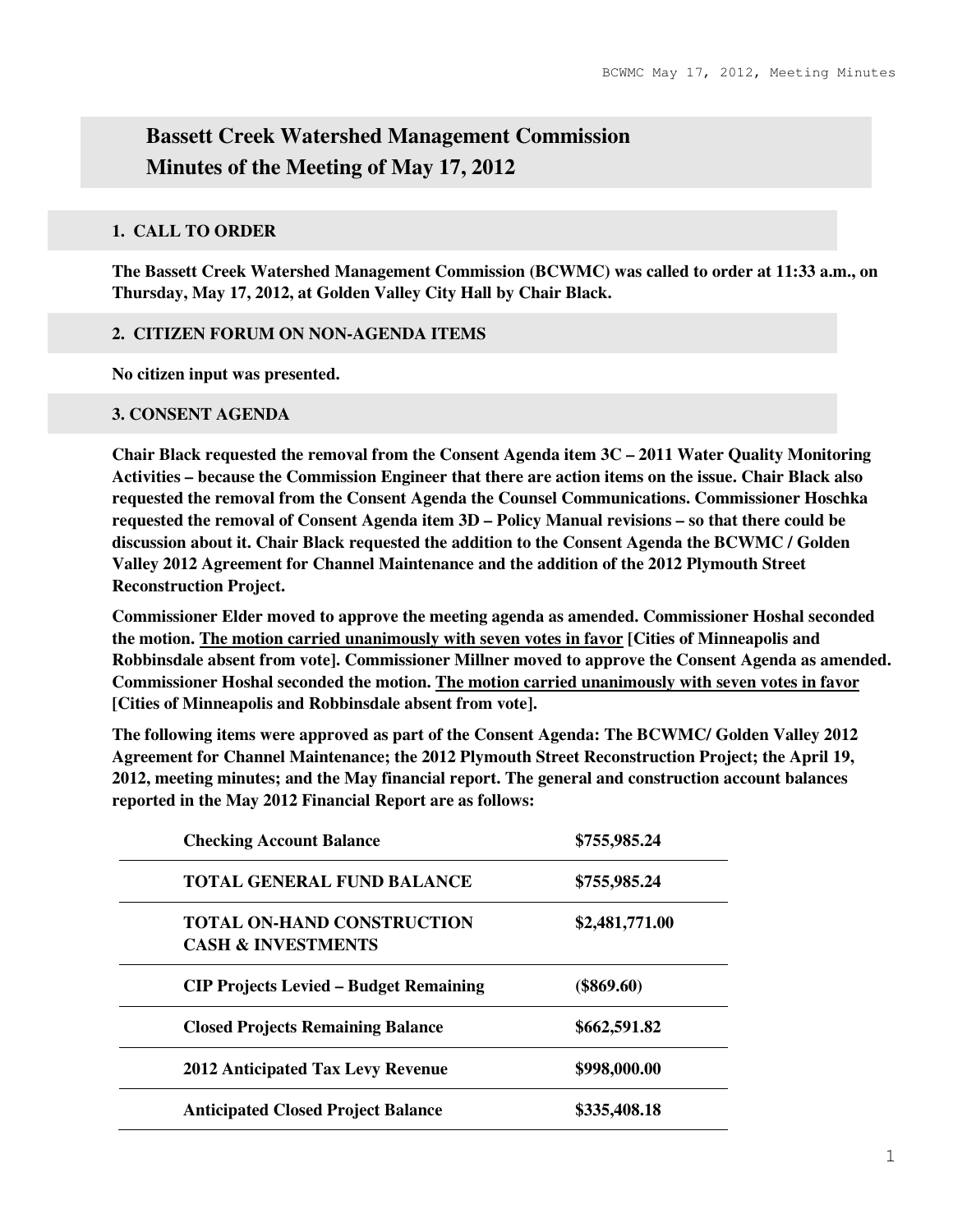## **4. ROLL CALL**

#### **ROLL CALL**

| <b>Crystal</b>        | <b>Commissioner Dan Johnson</b>                                         | <b>Counsel</b>  | <b>Charlie LeFevere</b> |  |
|-----------------------|-------------------------------------------------------------------------|-----------------|-------------------------|--|
| <b>Golden Valley</b>  | <b>Commissioner Stacy Hoschka, Treasurer</b>                            | <b>Engineer</b> | <b>Karen Chandler</b>   |  |
| <b>Medicine Lake</b>  | <b>Commissioner Ted Hoshal, Secretary</b>                               | <b>Recorder</b> | <b>Amy Herbert</b>      |  |
| <b>Minneapolis</b>    | Not represented                                                         |                 |                         |  |
| <b>Minnetonka</b>     | <b>Commissioner Jacob Millner</b>                                       |                 |                         |  |
| <b>New Hope</b>       | <b>Commissioner John Elder</b>                                          |                 |                         |  |
| <b>Plymouth</b>       | <b>Commissioner Ginny Black, Chair</b>                                  |                 |                         |  |
| <b>Robbinsdale</b>    | Not represented                                                         |                 |                         |  |
| <b>St. Louis Park</b> | <b>Commissioner Jim de Lambert, Vice Chair</b>                          |                 |                         |  |
| Also present:         | Commissioner Michael Welch, Minneapolis, arrived after roll call.       |                 |                         |  |
|                       | Laura Adler, BCWMC Technical Advisory Committee, City of St. Louis Park |                 |                         |  |
|                       | Derek Asche, BCWMC Technical Advisory Committee, City of Plymouth       |                 |                         |  |
|                       | <b>Christopher Gise, Golden Valley resident</b>                         |                 |                         |  |
|                       | Linda Loomis, Golden Valley resident                                    |                 |                         |  |
|                       | Tom Mathisen, BCWMC Technical Advisory Committee, City of Crystal       |                 |                         |  |
|                       | Richard McCoy, BCWMC Technical Advisory Committee, City of Robbinsdale  |                 |                         |  |
|                       | Jeff Oliver, BCWMC Technical Advisory Committee, City of Golden Valley  |                 |                         |  |
|                       | Liz Stout, BCWMC Technical Advisory Committee, City of Minnetonka       |                 |                         |  |

#### **5. ADMINISTRATION**

**5A. Presentation of Invoices for Payment Approval. The Commission discussed its practice of paying invoices by roll call and decided that if its Bylaws permit, it would conduct payment of invoices via the Consent Agenda starting next month. The Commission agreed to ask its legal counsel to review the Commission Bylaws.** 

- **i. Kennedy & Graven Legal Services through March 31, 2012 invoice for the amount of \$1,132.17.**
- **ii. Barr Engineering Company Engineering Services through April 27, 2012 invoice for the amount of \$25,762.61.**
- **iii. Amy Herbert April Secretarial Services invoice for the amount of \$2,403.48.**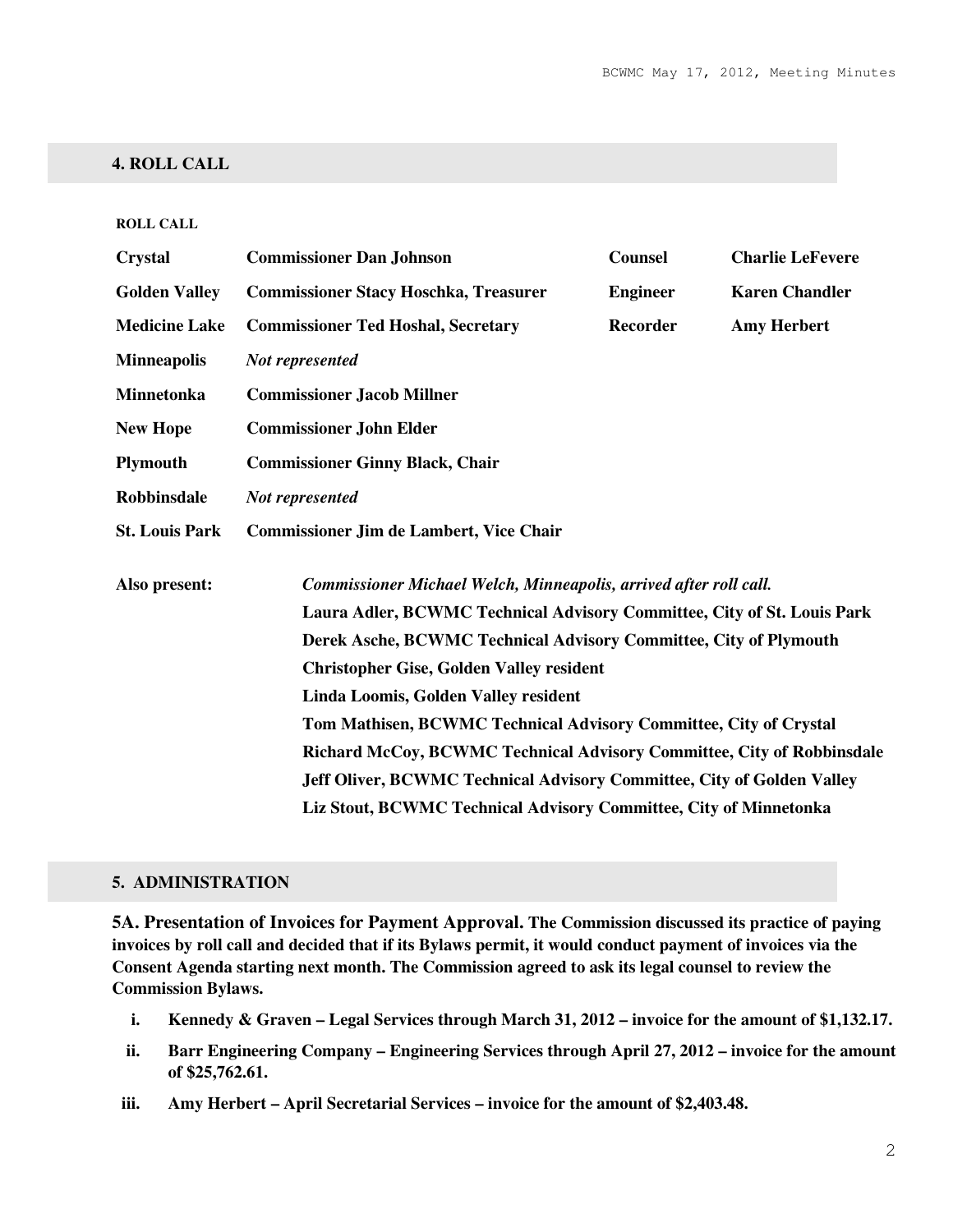- **iv. D'amico ACE Catering May BCWMC meeting catering invoice for the amount of \$342.74.**
- **v. MMKR Audit Work through March 31, 2012 invoice for the amount of \$3,600.**

## **[***Charlie LeFevere, Legal counsel, arrives.***]**

**Commissioner de Lambert moved to approve payment of all of the invoices. Commissioner Elder seconded the motion. By call of roll the motion carried unanimously with seven votes in favor [Cities of Minneapolis and Robbinsdale absent from vote].** 

**4B. Approval of BCWMC's Annual Report. Commissioner de Lambert moved to approve the BCWMC's annual report of its 2011 activities. Commissioner Elder seconded the motion. The motion carried unanimously with seven votes in favor [Cities of Minneapolis and Robbinsdale absent from vote].** 

**4C. Contract with the Metropolitan Council for participating in CAMP 2012. Commissioner Hoschka moved approval of the contract. Commissioner Johnson seconded the motion. The motion carried unanimously with seven votes in favor [Cities of Minneapolis and Robbinsdale absent from vote].** 

**4D. 2011 Water Quality Monitoring Activities [***Previously Consent Agenda item 5B***]. Ms. Chandler indicated that in consideration of the time and in order to keep the meeting moving forward in a timely manner, she is just bringing up the issues that that need action now and she reminded the Commission that the data on the 2011 water quality monitoring activities is included in the meeting packet.** 

**She said that the Commission Engineer recommends that the Commission contact the Minnesota Department of Natural Resources (MN DNR) to ask that it introduces purple loosestrife-eating beetles at Crane Lake and at Westwood Lake.** 

**Ms. Chandler discussed the chloride concentrations in Crane Lake and presented three actions that the Commission could take:** 

- **1. Monitor Crane Lake in 2014 and if the lake shows impairment for chloride then determine management measures to reduce chloride levels in Crane Lake;**
- **2. Submit historical Crane Lake data and the 2011 water quality monitoring report to the Minnesota Pollution Control Agency (MPCA) and request that Crane Lake be included in the Twin Cities Metro-Area Chloride Management Plan to be completed by the MPCA in 2014; or,**
- **3. Submit historical Crane Lake data and the 2011 water quality monitoring report to the Minnesota Pollution Control Agency (MPCA); monitor chloride concentrations in Crane Lake, four times per year, or once each season, for 2012 and 2013. If the 2012 and 2013 chloride data indicate that the lake is impaired, Crane Lake would be added to the EPA 303d list of impaired waters. Also request that Crane Lake be included in the TCMA Chloride Management Plan.**

**Chair Black brought up the state's 10-year chloride plan that will be prepared in February 2013 and commented that if the Commission wanted to try to be part of that plan then monitoring would need to be conducted now but if the Commission wanted to wait to be part of the state's next 10-year chloride plan then monitoring wouldn't need to happen now. The Commission discussed the fact that chloride Best Management Practices (BMPs) are the same BMPs throughout the metro area. Ms. Stout said that she did not see any urgency for the monitoring and said that she thought that it could be done in conjunction with the monitoring already scheduled for 2014. The Commission discussed this year's budget for monitoring and the costs of additional monitoring. Ms. Chandler said that the monitoring would cost approximately \$3,000 per year. She brought up options for paying for additional 2012 monitoring through the surveys and studies budget. Chair Black asked the Commission Engineer to get clarification on whether the monitoring**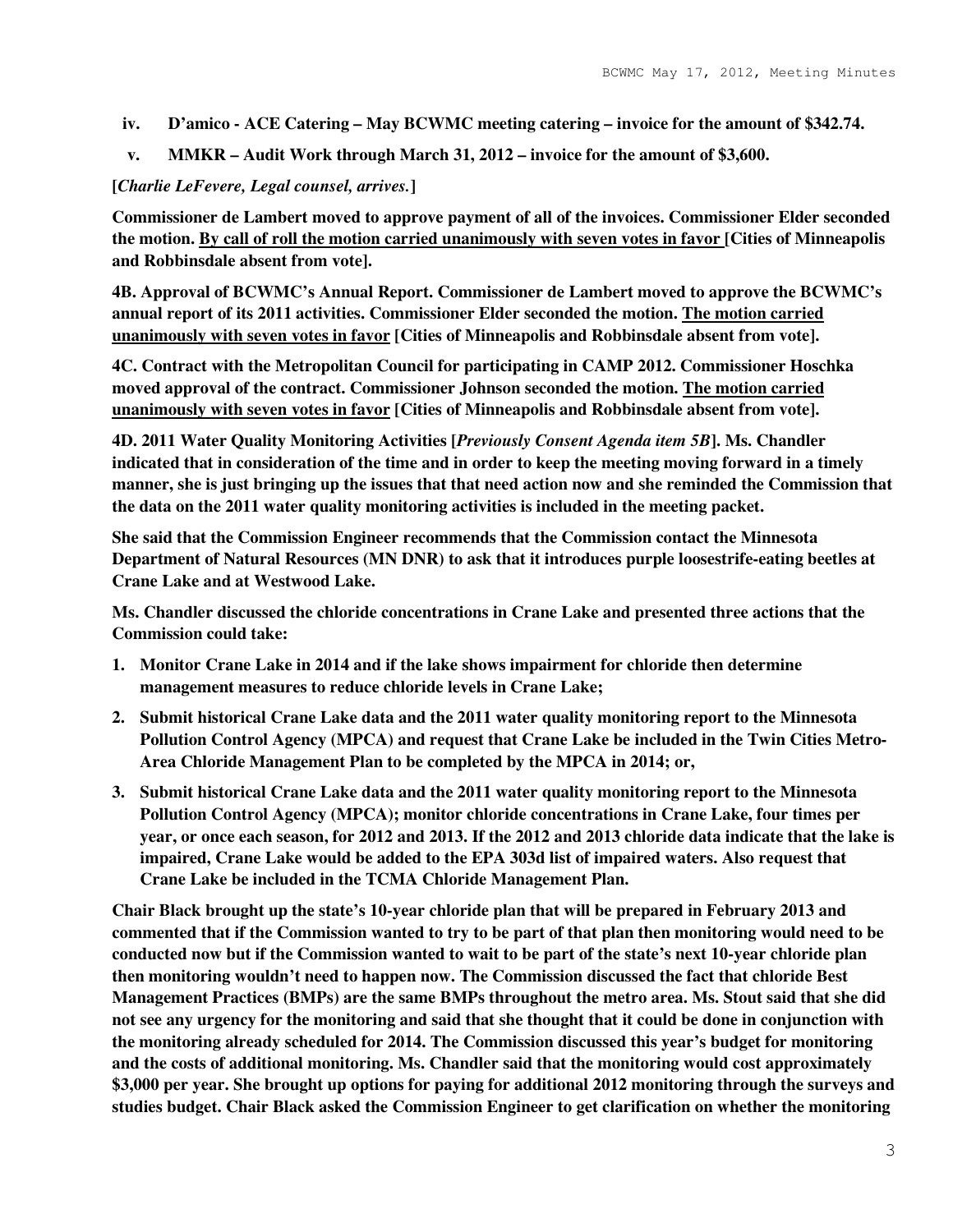**would need to be four times a year for one year or for two years.** 

**Several commissioners spoke in favor of the first option presented by Ms. Chandler, which is monitoring Crane Lake in 2014. Commissioner Millner moved to pursue option number one, monitor Crane Lake in 2014 and if results show the lake is impaired for chloride then determine management measures to reduce chloride levels in Crane Lake. Commissioner de Lambert seconded the motion. The motion carried unanimously with seven votes in favor. Commissioner Welch of the City of Minneapolis abstained from the vote and stated that his reason was because he was not present for the whole discussion. [City of Robbinsdale absent from vote].** 

### **6. NEW BUSINESS**

**A. Discussion with Doug Snyder, Executive Director/Administrator of the Mississippi Watershed Management Organization. Mr. Snyder called into the Commission meeting via conference phone and fielded Commission questions about possible work arrangements between the BCWMC and the Mississippi Watershed Management Organization (MWMO) for the provision of administrator services to the Commission. Mr. Snyder described the structure of the MWMO staff, offered three options for a services arrangement between the MWMO and the BCWMC for administrator duties, informed the Commission about what information he would still need to know in order to be able to move forward in the development of more specifics in the three options, and answered Commission and TAC questions.** 

**After ending the call with Mr. Snyder, the Commission discussed options to pursue. Commissioner Welch said that he thinks it is appropriate for the Administrative Services Committee to facilitate a prioritization of services that the Commission is looking for and to define the roles and responsibilities of the Administrator role. Mr. LeFevere noted that he had mentioned earlier that he thinks that an assistant City Manager would fit the role that the Commission is trying to fill. Mr. LeFevere suggested that the Commission take the job description of an Assistant City Manager and provide it to Mr. Snyder as an example of the experience and qualifications that the Commission is looking for in its Administrative Services search.** 

**Chair Black said that the Administrative Services Committee will set up a meeting and inform the Commission of the meeting time and date so that anyone interested can participate. She said that a Survey Monkey survey will be distributed to the Commission to gather feedback on the Commission's priorities for the Administrator responsibilities. Chair Black said that the Administrative Services Committee will discuss the survey feedback and the other information communicated by the Commission to-date and will come back to the Commission with a proposal at the Commission's June meeting. The Commission agreed to Chair Black's recommendations.** 

**B. Policy Manual Revisions. Commissioner Hoschka asked for details on the action that the Commission is being asked to take regarding the policy manual revisions. Chair Black said that the Commission is being asked to approve and adopt the policy manual revisions recommended by staff. Mr. LeFevere noted that the marked up version in the packet is not the latest version of the edits and said that the final edits could be brought in front of the Commission next month.** 

**Mr. Oliver said that part of the Commission's conversation when it was reviewing the policy manual was that a flow chart should be created to show the process of CIP implementation. He reminded the Commission that Golden Valley has offered to work to create that flow chart but the topic hasn't been**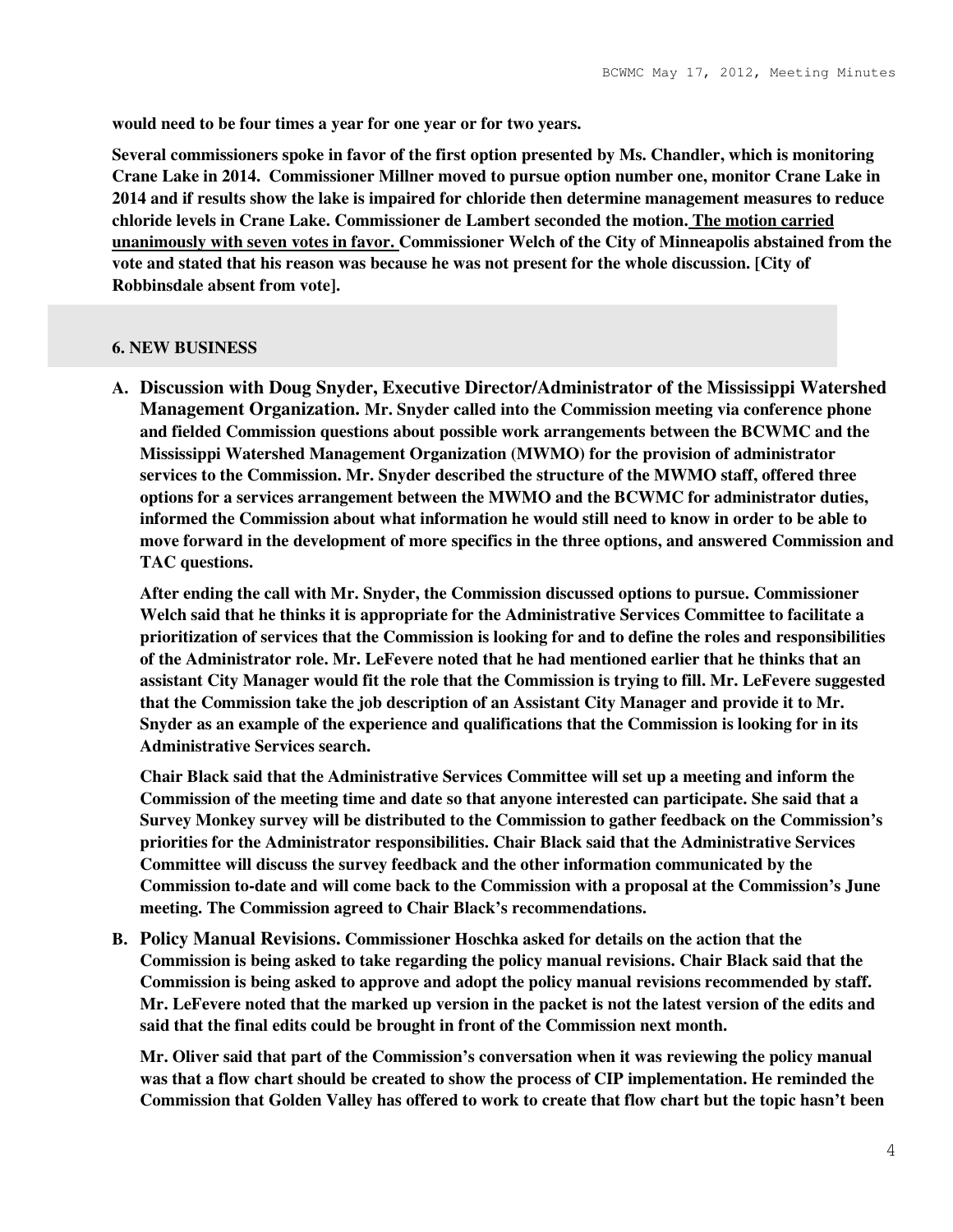**on a TAC agenda. Chair Black said that she and Derek Asche have been drafting one as well. Mr. Oliver said that it would be beneficial for the flow chart of the process to be in alignment with the policy manual. Chair Black said that the final revisions should go to the TAC for the discussion about the flow chart and that the policy manual should be reviewed to see if there is an implementation section in it. Ms. Chandler said that she was concerned that the policy manual has been floating around without anyone taking ownership of it and making changes.** 

**Chair Black directed staff to take the final revisions to the TAC for the development of a flow chart and asked staff to make sure that the policy manual doesn't already have a CIP implementation section or if it does, then the TAC should make sure that it aligns with the developed flow chart.** 

## **7. OLD BUSINESS**

**A. Minnesota Board of Water and Soil Resources (BWSR) Biennial Budget Review. Ms. Chandler said that she attended the information session about the BWSR Biennial Budget Review (BBR). She explained that the BBR is both a process and a submittal that the Commission would make. Ms. Chandler reported that the process has already started. She likened the BBR to a grant application process but said that the BBR has less work involved in the process. Ms. Chandler said that for the submittal due at the end of June BWSR would be looking for projects that the Commission will do in 2014 and 2015. She said that BWSR will be taking the information and using it to make its request to the Governor and the Legislature for funding for the Clean Water Legacy grants.** 

**Commissioner Welch moved that the Commission Engineer, relying on the Commission's most recent CIP, prepare a response to BWSR's request for Biennial Budget Review information. Commissioner Elder seconded the motion. The motion carried with eight votes in favor [City of Robbinsdale absent from vote].** 

- **B. Next Generation Watershed Management Plan. Chair Black announced that the Plan Steering Committee will meet on Monday, May 21st at 4:30 p.m. in the Council Conference Room at Golden Valley City Hall.**
- **C. Task Cost Estimates for Activities Discussed at the March BCWMC Meeting. Chair Black said that the CIP-related tasks listed in the April 11, 2012, memo about the tasks would be better referred to the Plan Steering Committee. Mr. Oliver suggested moving forward with the work and getting it done. Commissioner Welch asked if there is still budget left in the Next Generation Plan to cover the costs estimated for this work. Ms. Chandler said yes, there are still funds in that budget unallocated. Commissioner Welch moved to approve the Commission Engineer's work recommendations as listed in item one of the April 11th memo. Commissioner de Lambert seconded the motion. Commissioner Welch noted that his friendly motion includes the direction that the cost of the work comes out of the Next Generation Plan budget. Chair Black made the friendly amendment that task d, "CIP flow chart" is not included in the work because she has already worked with Derek Asche to create one. The motion carried with eight votes in favor [City of Robbinsdale absent from vote]. Commissioner Welch agreed and said that if some of the work has already been done then it would seem that costs would be saved.**

**The Commission took no action on the Commissioner Engineer recommendations about the Budget document and Chair Black said that the Commission will move ahead with its current budget document.** 

## *[Commissioner Elder departs the meeting.]*

**D. Capstone Project. Commissioner Welch recommended that the commissioners read the University of**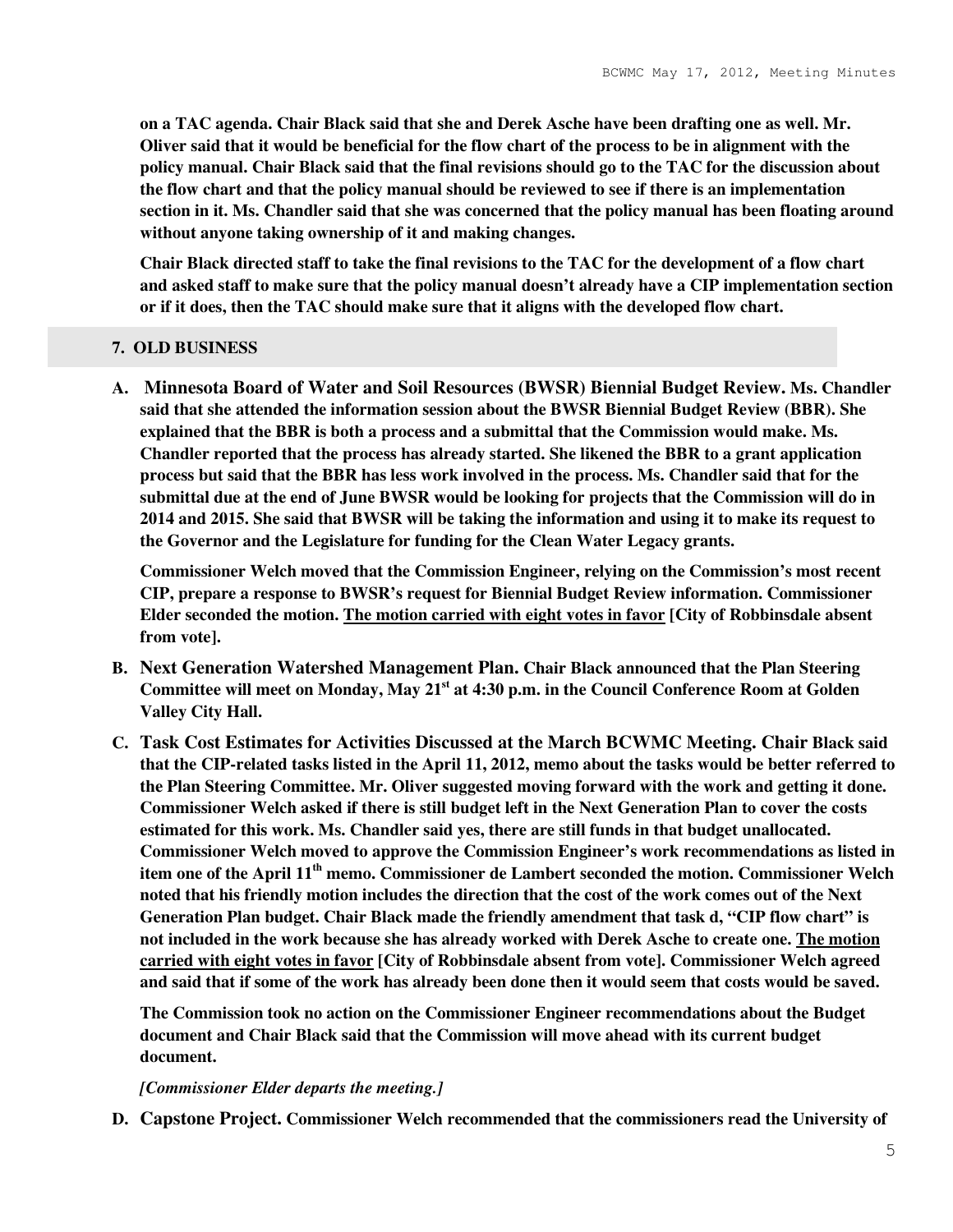**Minnesota students' capstone project, "The Bassett Creek Stream Restoration Project: is restoration necessary?" Mr. Oliver noted that the creators of the project have graduated already from the University of Minnesota.** 

### *[Commissioner Millner departs the meeting.]*

**E. April 5, 2012, TAC memo, item 2, Member Cities' Post-Construction Best Management Practices Requirements (and Review Triggers) and Potential Changes to Water Quality Policies Pertaining to Nutrient Loading Increases and Water Quality Banking/ Trading Program. Mr. Asche reported that the issue brought to the TAC was the gap with land alteration projects and the trigger for watershed review. He explained the recommended revision proposed by Commissioner Welch, which would revise the threshold for watershed review. Mr. Asche said that the TAC discussed what the cities are doing regarding project reviews. He stated that a lot of the cities have thresholds for review at or below the 50 cubic yards and 5,000 square feet of vegetation proposed by Commissioner Welch. Mr. Asche explained that the referenced city triggers are for erosion control but not post-construction storm water management, which is where the gap likely lies.** 

**Mr. Asche said that the TAC thought that the Commission is on the right track with its capital projects in regard to Medicine Lake, Sweeney Lake, and Wirth Lake and is on track to meet its goals. He said it doesn't mean that the gap in post-construction storm water management at a smaller level is okay, but it does mean that Medicine, Sweeney and Wirth Lake are on pace for good things in terms of the TMDL process.** 

**Mr. Asche continued by discussing the type of projects that would be reviewed under a 50 cubic yards and 5,000 square feet of vegetation review trigger. He said that the projects would include single family home development, maybe some large remodeling projects with landscaping projects included, and some small developments of one to four lots. Mr. Asche wondered how much impact those types of projects are having on water quality in relation to how much work it would take to permit and review the projects. He added that it would be very difficult to demonstrate that the small projects are meeting water quality requirements because they are so small scale. He said the projects wouldn't really be able to be monitored and the data wouldn't be very reliable because it is small scale.** 

**Mr. Asche said that the TAC did not think that the Commission regulating at such a small scale would be an important step in meeting water quality goals. Mr. Asche said that the TAC discussed the City regulations and how they fit in with the watershed's requirements. He reported that the TAC's recommendation is that the Commission leave its regulations as-is based on progress being made on water quality goals for Medicine Lake, Sweeney Lake, and Wirth Lake and with regard to the difficulty with regulating at such a small level and the fact that there doesn't appear to be staff to handle the work of regulating at such a small level, and lastly a lot of the cities already take the regulations down to a pretty low level as it sits today.** 

**Commissioner Welch responded that his suggestion was driven by the fact that recently three projects that came into the Commission for review and, in each of the cases, the projects weren't getting water quality improvements because they didn't trigger the threshold for Commission review. He said that he believes that land users who are causing pollution are not being regulated to minimize pollution; meanwhile, all watershed taxpayers are paying for projects to try to balance it out. Commissioner Welch said that he believes there is an equity issue there. He said that he doesn't have a specific response but he thinks it will come up again in the planning process. Commissioner Welch said that he would like to see a counter-proposal that would show how the burden of improving water quality in the watershed could be more equitably distributed. He said that he sees no reason not to develop some**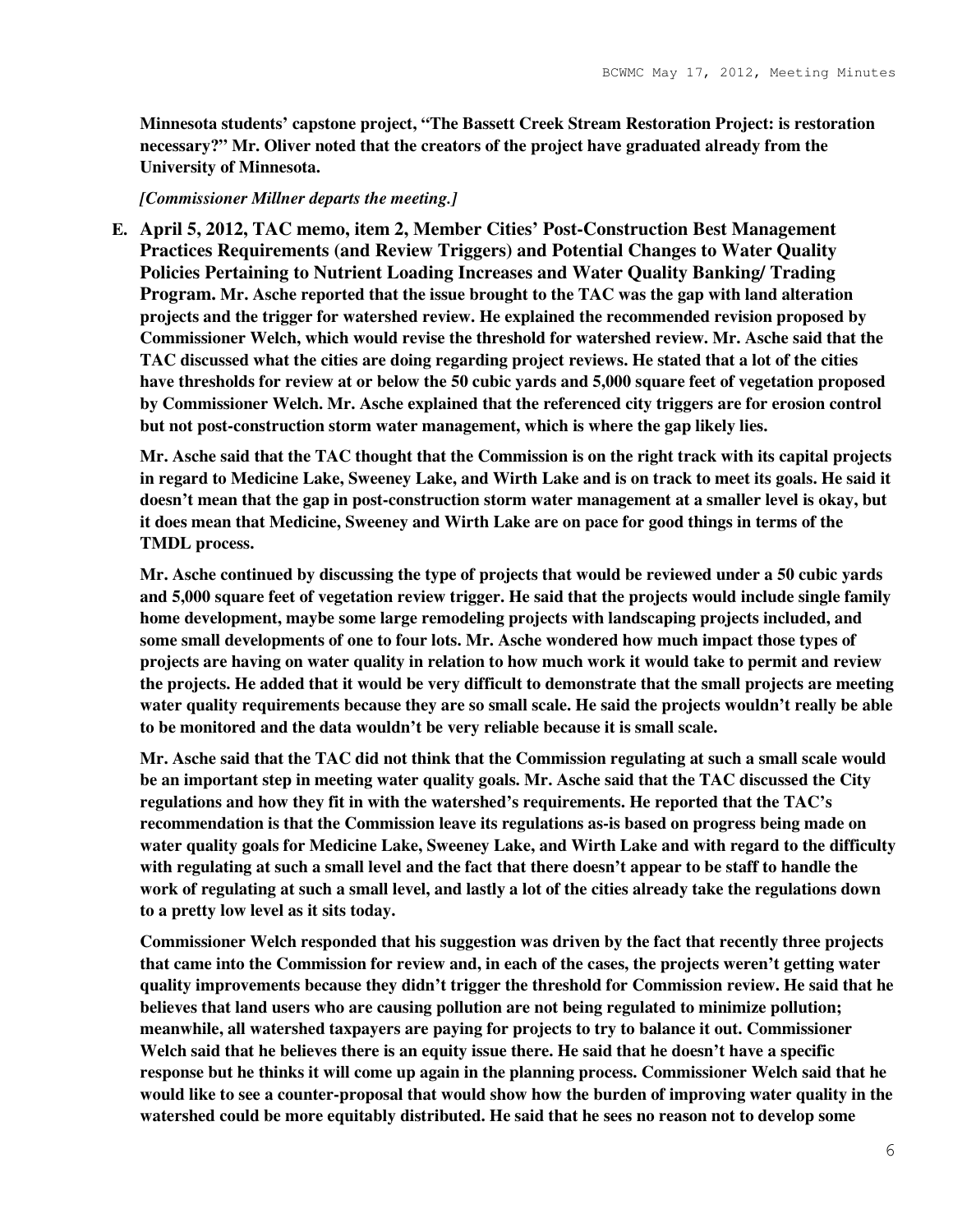**concepts that would help inform the planning process to achieve some goals.** 

**Ms. Chandler said that there were two main things that the TAC was addressing. She said that one was the idea of going down to the smaller level of triggers and the other was applying the Commission's non-degradation requirement to new development and linear projects instead of just to redevelopment projects. Ms. Chandler commented that this is a big issue and may need more discussion in order to move forward but noted that there isn't much time left in today's meeting.** 

**Commissioner Welch asked if the Commission wants to take a next step. He said that the Commission has a recommendation from the TAC and that he agrees with the last two recommendations but not the first. Mr. Asche said that the City of Plymouth works with four different watersheds on these issues and the City's standards have to comply with all four and all four do it differently. He said it is difficult to coordinate with the developers and homeowners. Mr. Asche said that as a staff person that deals with this every day the best thing that could happen is for a conversation to happen on what makes sense. He said that there was conversation at the TAC meeting about lining up regulations like matching up wetland rules with BWSR regulations and the Wetland Conservation Act, lining up storm water rules with the Minnesota Pollution Conservation Agency, so that the rules are consistent no matter what watershed you are in. He said that the conversation has to be between watersheds and not just between a watershed and the cities.** 

**Mr. Oliver commented that what the Commission is doing is working and the watershed is trending positive for water quality. He said that there can be ongoing conversation about this but also if something isn't broken then it doesn't need fixing.** 

**The Commission discussed options for moving forward on this issue. Chair Black suggested that the members of the TAC pull together the regulations of the different watersheds. Commissioner Hoschka suggested that someone also pull together anecdotal information on where problems have arisen due to the discrepancies in the regulations between watersheds. Commissioner Welch said that he isn't trying to put this responsibility on the TAC and he is willing to work to pull something together.** 

## *[Commissioner Hoschka departs the meeting.]*

**Mr. Asche said that he has pulled together onto one sheet the different requirements and also has general information out of the city's surface water management plan. Chair Black asked him to e-mail it to Ms. Herbert who could then distribute it to the Commission. Commissioner Welch said that he would go back to find the information on those three projects and will take the discussion of the projects out of the minutes and compile the information into one document and will send it to Ms. Herbert.** 

**Ms. Chandler asked if the Commission is directing the TAC to meet about the issues discussed today. Commissioner Welch said that he doesn't think that the TAC needs to meet about this issue. The Commission decided that the TAC would next meet in September.** 

- **F. Follow-up report on the rip-rap in the channel below the Medicine Lake Outlet. Ms. Chandler said that the Commission Engineer has been in contact with the Metropolitan Council. She said that the Met Council says they are okay with the pipe being uncovered or barely covered due to the low flow going through the pipe. She said that the parties are still coordinating a time to talk together. Chair Black directed that an update on the issue be added to the Commission's June agenda.**
- **G. Follow-up concerns raised by Ms. Anderson regarding foam in Bassett Creek. Mr. Oliver said that Ms. Anderson has not yet contacted him.**